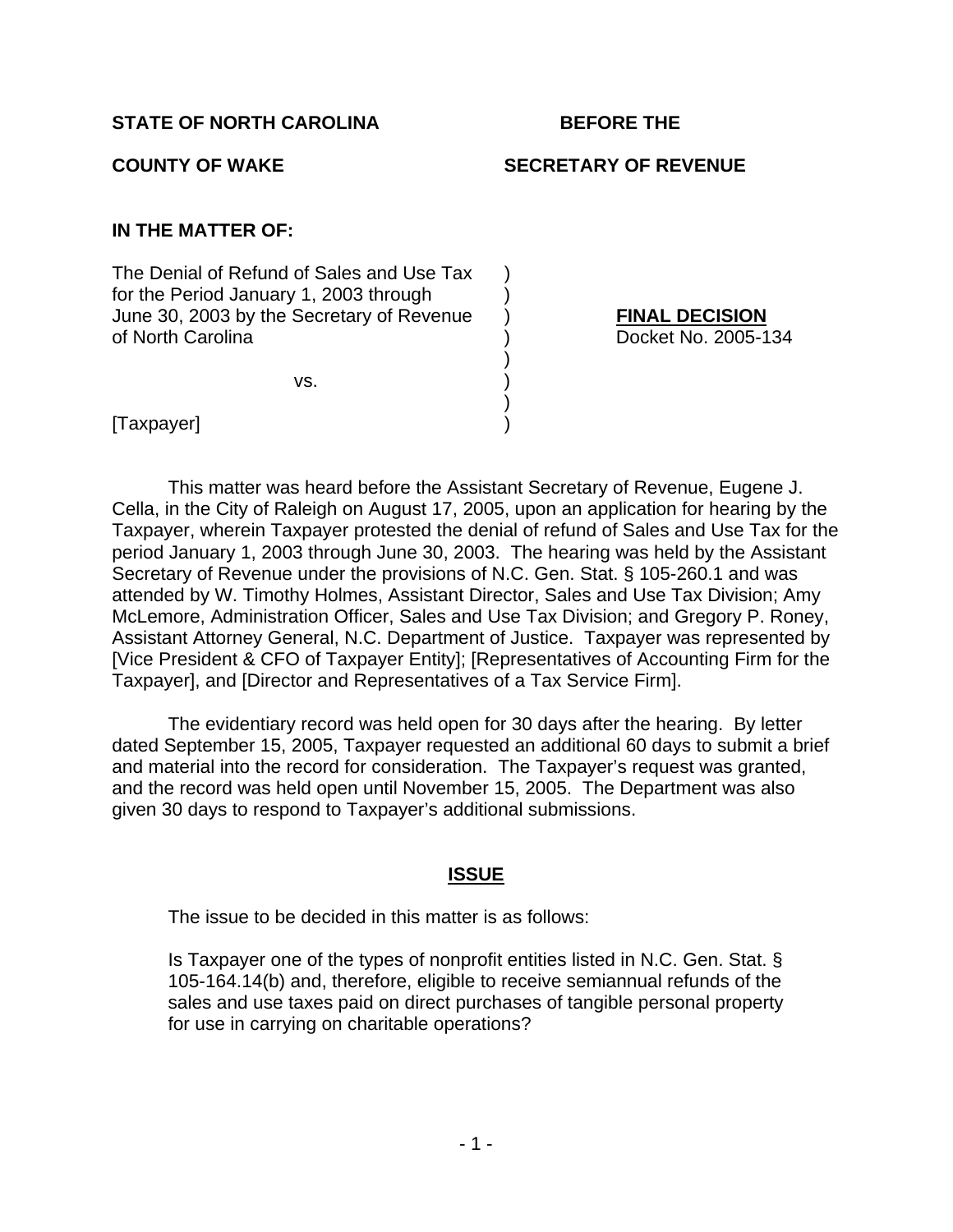## **EVIDENCE**

The following items were introduced into evidence at the hearing:

- 1. Memorandum dated May 16, 2001, from the Secretary of Revenue to the Assistant Secretary of Administrative Hearings, designated Exhibit E-1.
- 2. Copy of Form E-585, Nonprofit and Governmental Entity Claim for Refund State and County Sales and Use Taxes, dated July 24, 2003, for the semiannual period January 1, 2003 through June 30, 2003, designated Exhibit E-2.
- 3. Copy of letter dated October 7, 2003, from the Central Examination Division to the Taxpayer, designated Exhibit E-3.
- 4. Copy of letter dated October 13, 2003, from the Taxpayer to the Central Examination Division, and the attached copy of the Taxpayer's Articles of Incorporation and its Bylaws, designated Exhibit E-4.
- 5. Copy of letter dated January 16, 2004, from the Central Examination Division to the Taxpayer, designated Exhibit E-5.
- 6. Copy of letter dated February 16, 2004, from the Taxpayer's representative to the Sales and Use Tax Division, designated Exhibit E-6.
- 7. Copy of letter dated February 24, 2004, from the Sales and Use Tax Division to the Taxpayer's representative, designated Exhibit E-7.
- 8. Copy of letter dated March 5, 2004, from the Taxpayer's representative to the Sales and Use Tax Division, and the following exhibits:
	- A. Copy of October 7, 2003 letter from the Central Examination Division to the Taxpayer, designated Exhibit E-8 A.
	- B. Copy of October 13, 2003 letter from the Taxpayer to the Central Examination Division, designated Exhibit E-8 B.
	- C. Copy of the Taxpayer's Articles of Incorporation dated May 28, 2002, designated Exhibit E-8 C.
	- D. Copy of the Taxpayer's Bylaws, designated Exhibit E-8 D.
	- E. Copy of January 16, 2004 letter from the Central Examinations Division to the Taxpayer, designated Exhibit E-8 E.
	- F. Copy of the Taxpayer's Articles of Restatement dated October 10, 2002, designated Exhibit E-8 F.
	- G. Copy of November 6, 2002 letter from the Internal Revenue Service to the Taxpayer, designated Exhibit E-8G.
- 9. Copy of letter dated November 4, 2004, from the Sales and Use Tax Division to the Taxpayer's representative, designated Exhibit E-9.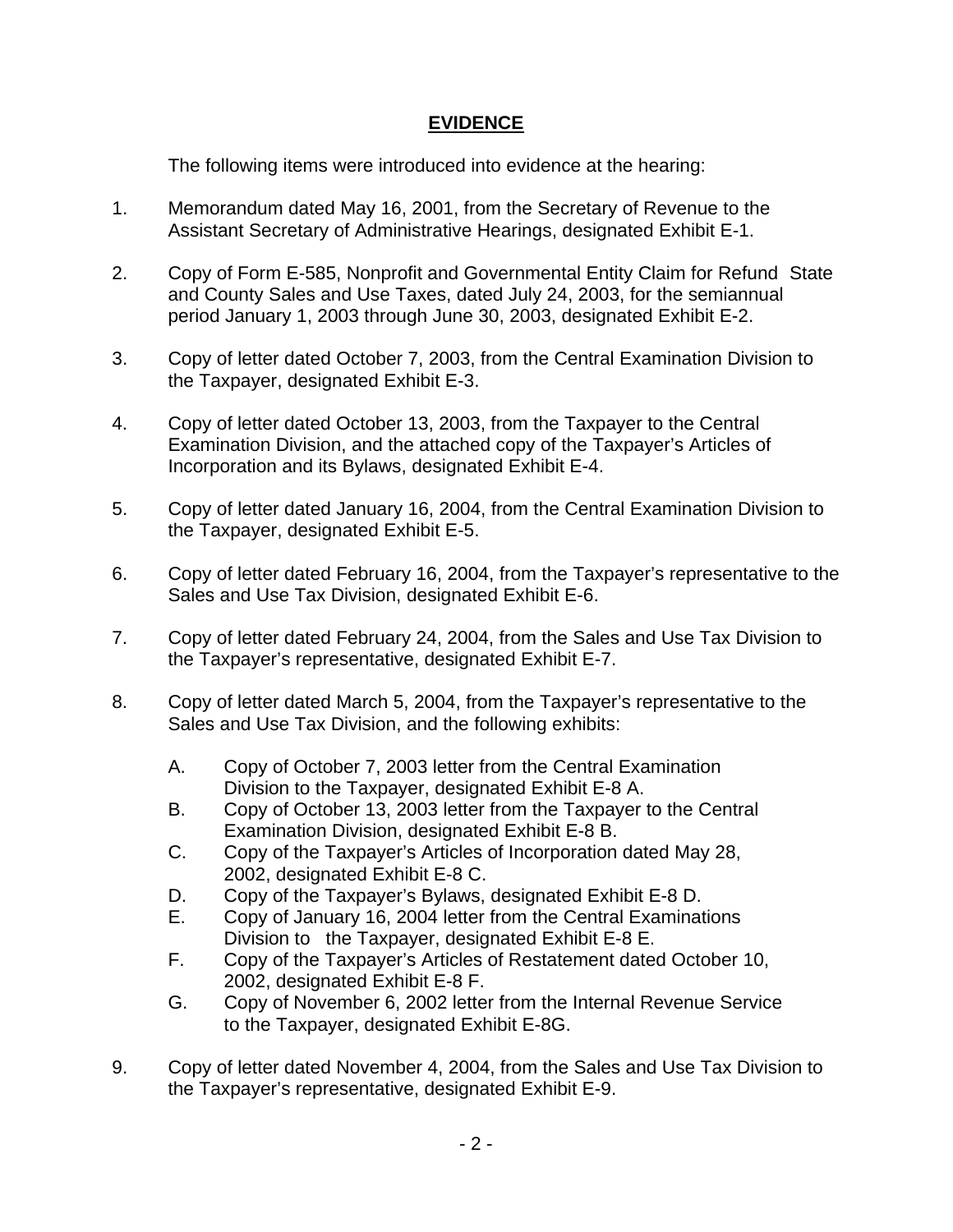- 10. Copy of Federal Form 1023, Application for Recognition of Exemption Under Section 501(c)(3) of the Internal Revenue Code, received from the Taxpayer's representative by facsimile on December 6, 2004, designated Exhibit E-10.
- 11. Copy of Exhibits B-H of the Taxpayer's Federal Form 1023, received from the Taxpayer's representative by facsimile on January 4, 2005:
	- B. List of the Taxpayer's activities, designated Exhibit E-11 B.
	- C. List of the Taxpayer's sources of financial support, designated Exhibit E-11 C.
	- D. List of the Taxpayer's officers and directors, designated Exhibit E-11 D.
	- E Explanation of the Taxpayer's relationship to other organizations, designated Exhibit E-11 E.
	- F Explanation of the Taxpayer's lease agreement with [nonprofit corporation from which Taxpayer was spun off], designated Exhibit E-11 F.
	- G List of services rendered by the Taxpayer and the associated fees received, designated Exhibit E-11G.
	- H. List of the Taxpayer's operating expenses, designated Exhibit E-11 H.
- 12. Copy of letter dated February 23, 2005, from the Sales and Use Tax Division to the Taxpayer's representative, designated Exhibit E-12.
- 13. Copy of letter dated March 7, 2005, from the Taxpayer's representative to the Sales and Use Tax Division, designated Exhibit E-13.
- 14. Copy of letter dated April 5, 2005, from the Assistant Secretary of Revenue to the Taxpayer's representative, designated Exhibit E-14.
- 15. Copy of letter dated April 15, 2005, from the Sales and Use Tax Division to the Taxpayer's representative, designated Exhibit E-15.
- 16. Copy of letter dated May 9, 2005, from the Taxpayer's representative to the Sales and Use Tax Division, designated Exhibit E-16.
- 17. Copy of letter dated June 20, 2005, from the Assistant Secretary of Revenue to the Taxpayer's representative, designated Exhibit E-17.
- 18. Copy of letter dated July 18, 2005, from the Assistant Attorney General to the Assistant Secretary of Revenue, designated Exhibit E-18.
- 19. Copy of letter dated July 27, 2005, from the Assistant Secretary of Revenue to the Taxpayer's representative, designated Exhibit E-19.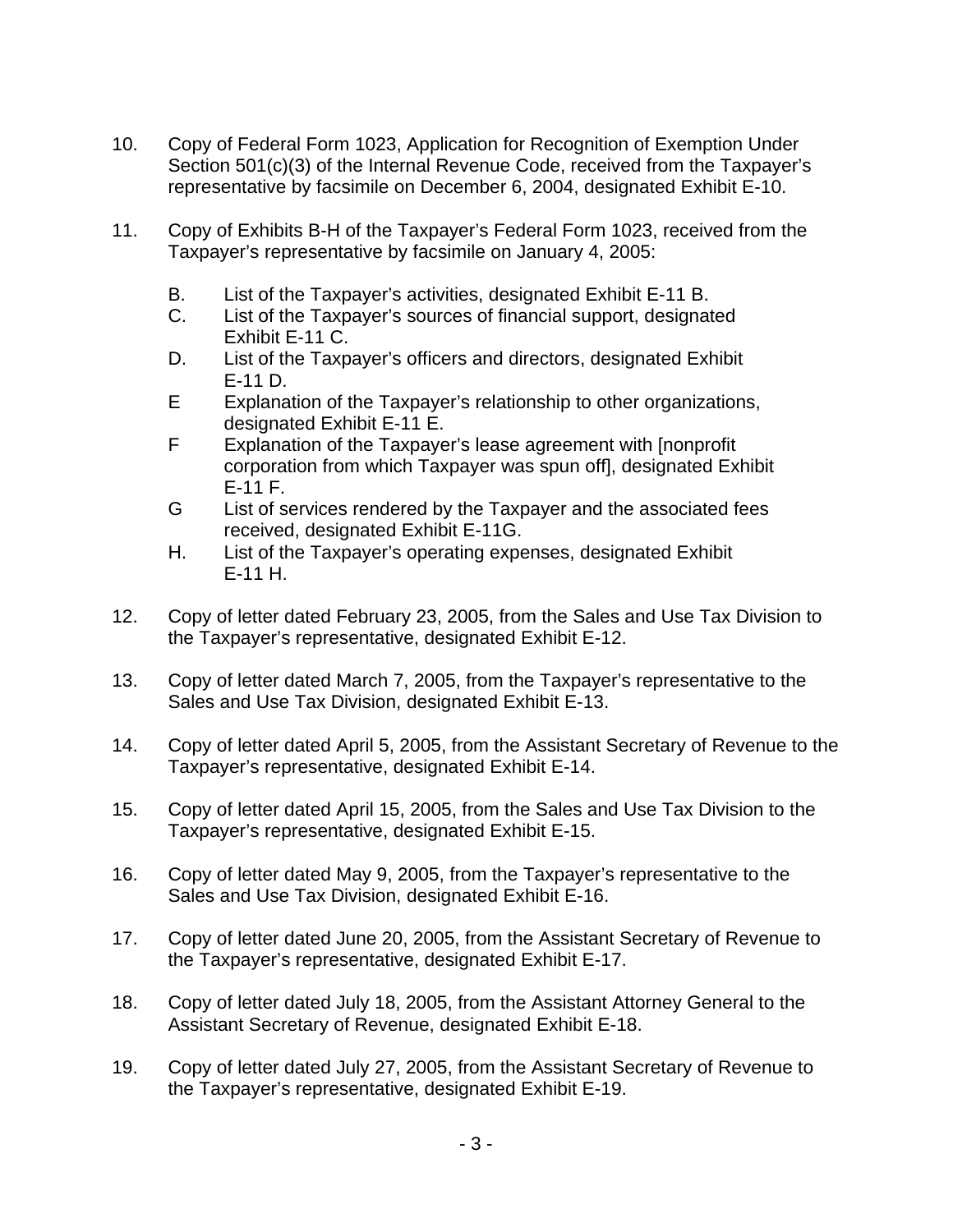- 20. Copy of the Taxpayer's Articles of Incorporation dated May 28, 2002, designated Exhibit E-20.
- 21. Copy of the Taxpayer's Articles of Restatement dated October 9, 2002, designated Exhibit E-21.
- 22. Copy of the Taxpayer's Articles of Restatement dated May 12, 2005, designated Exhibit E-22.
- 23. Copy of [Newspaper] article dated March 15, 2005, designated Exhibit E-23.
- 24. Copy of [Newspaper] article dated April 5, 2005, designated Exhibit E-24.
- 25. Copy of [Taxpayer's] web site home page, printed on June 14, 2005, designated Exhibit E-25.
- 26. Copy of news release printed from [a web site] on June 14, 2005, designated Exhibit E-26.
- 27. Copy of venture funding information printed from [Taxpayer's] web site on June 14, 2005, designated Exhibit E-27.
- 28. Copy of press release dated April 26, 2005, printed from [Taxpayer's] web site, Exhibit E-28.
- 29. Listings of the Boards of Directors for [Taxpayer] and [nonprofit corporation from which Taxpayer was spun off], printed from their respective web sites, designated Exhibit E-29.
- 30. Copy of [Taxpayer's] web site printed on June 15, 2005, designated Exhibit E-30.
- 31. Copy of the Taxpayer's overview and history printed from [Taxpayer's] web site on June 15, 2005, designated Exhibit E-31.
- 32. Copy of the Taxpayer's brochure, designated Exhibit E-32.
- 33. Copy of the history and general information regarding [nonprofit corporation from which Taxpayer was spun off] printed from the [nonprofit corporation's] web site on June 15, 2005, designated Exhibit E-33.
- 34. Copies of Certificates of Assumed Name issued to [nonprofit corporation from which Taxpayer was spun off] by the Register of Deeds of Durham County on November 13, 2003, designated Exhibit E-34.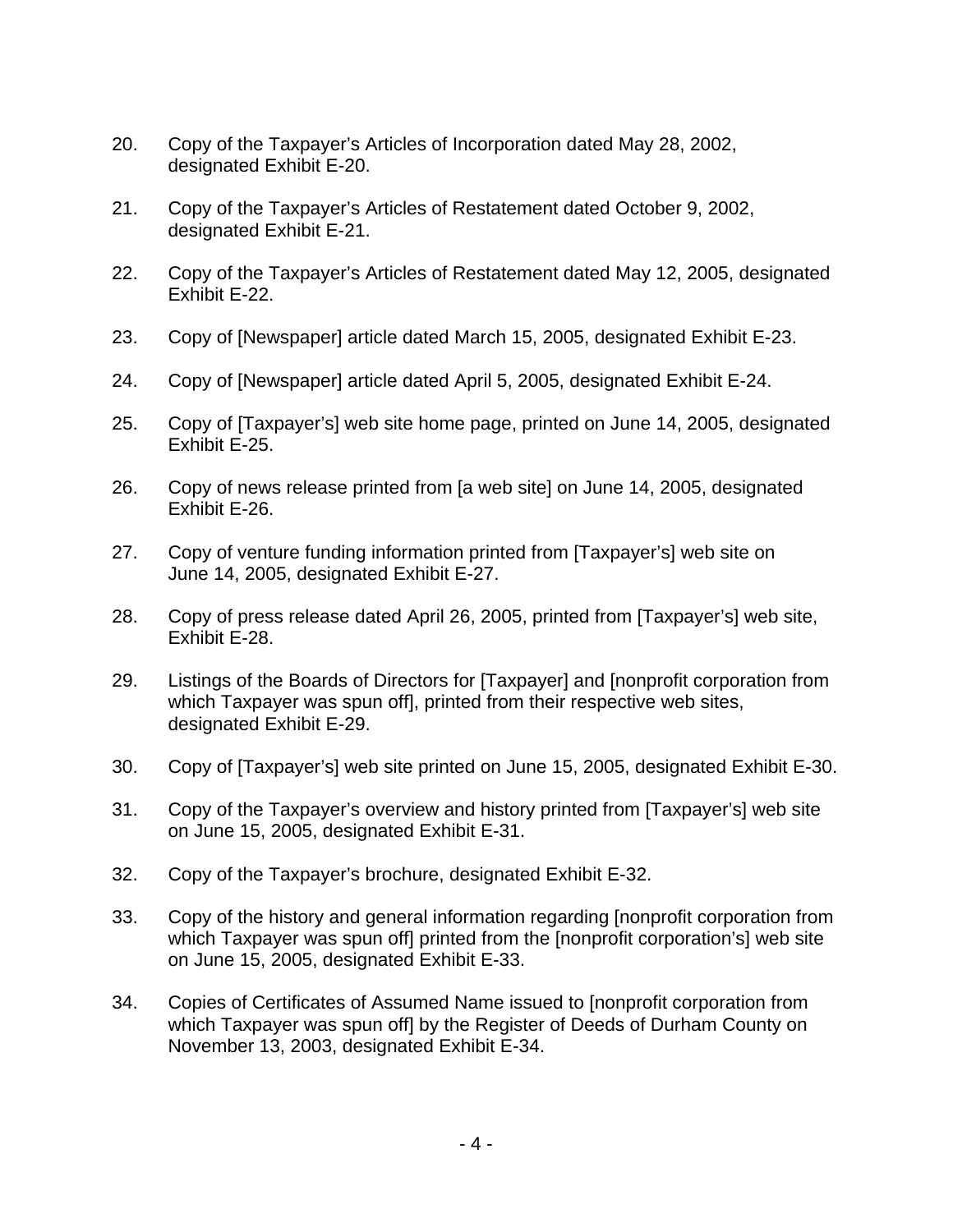- 35. Copy of the Taxpayer's Federal Form 990, Return of Organization Exempt From Income Tax, for Tax Year 2002, designated Exhibit E-35.
- 36. Copy of the Taxpayer's Federal Form 990, Return of Organization Exempt From Income Tax, for Tax Year 2003, designated Exhibit E-36.
- 37. Copy of the Taxpayer's Form CD-405, C Corporation Tax Return 2003, designated Exhibit E-37.
- 38. Copy of [nonprofit endowment corporation's] Form 990, Return of Organization Exempt From Income Tax, for Tax Year 2002, designated Exhibit E-38.
- 39. Copy of [nonprofit endowment corporation's] Form 990, Return of Organization Exempt From Income Tax, for Tax Year 2003, designated Exhibit E-39.
- 40. Copy of Form 990, Return of Organization Exempt From Income Tax, for Tax Year 2002, for [nonprofit corporation from which Taxpayer was spun off], designated Exhibit E-40.
- 41. Copy of Form 990, Return of Organization Exempt From Income Tax, for Tax Year 2003, for [nonprofit corporation from which Taxpayer was spun off], designated Exhibit E-41.
- 42. Copy of Articles of Organization for [venture capital LLC owned by Taxpayer], dated September 30, 2002, and its annual reports for years ending December 31, 2002, December 31, 2003, and December 31, 2004, designated Exhibit E-42.
- 43. Copy of Secretary's Decision for Docket Number 2001-289, dated December 21, 2001, designated E-43.
- 44. Copy of brochure from [Taxpayer's customer], designated Exhibit E-44.
- 45. Copy of Form 990, Return of Organization Exempt From Income Tax, for Tax Year 2003, for [the nonprofit corporation Taxpayer's activities currently support], designated Exhibit E-45.
- 46. Copy of memorandum from the Assistant Attorney General to Sales and Use Tax Division dated August 3, 2005, designated Exhibit E-46.
- 47. Copy of Form D-403, 2002 Partnership Income Tax Return, for [venture capital limited partnership owned by Taxpayer], designated Exhibit E-47.
- 48. Copy of Form D-403, 2003 Partnership Income Tax Return, for [venture capital limited partnership owned by Taxpayer], designated Exhibit E-48.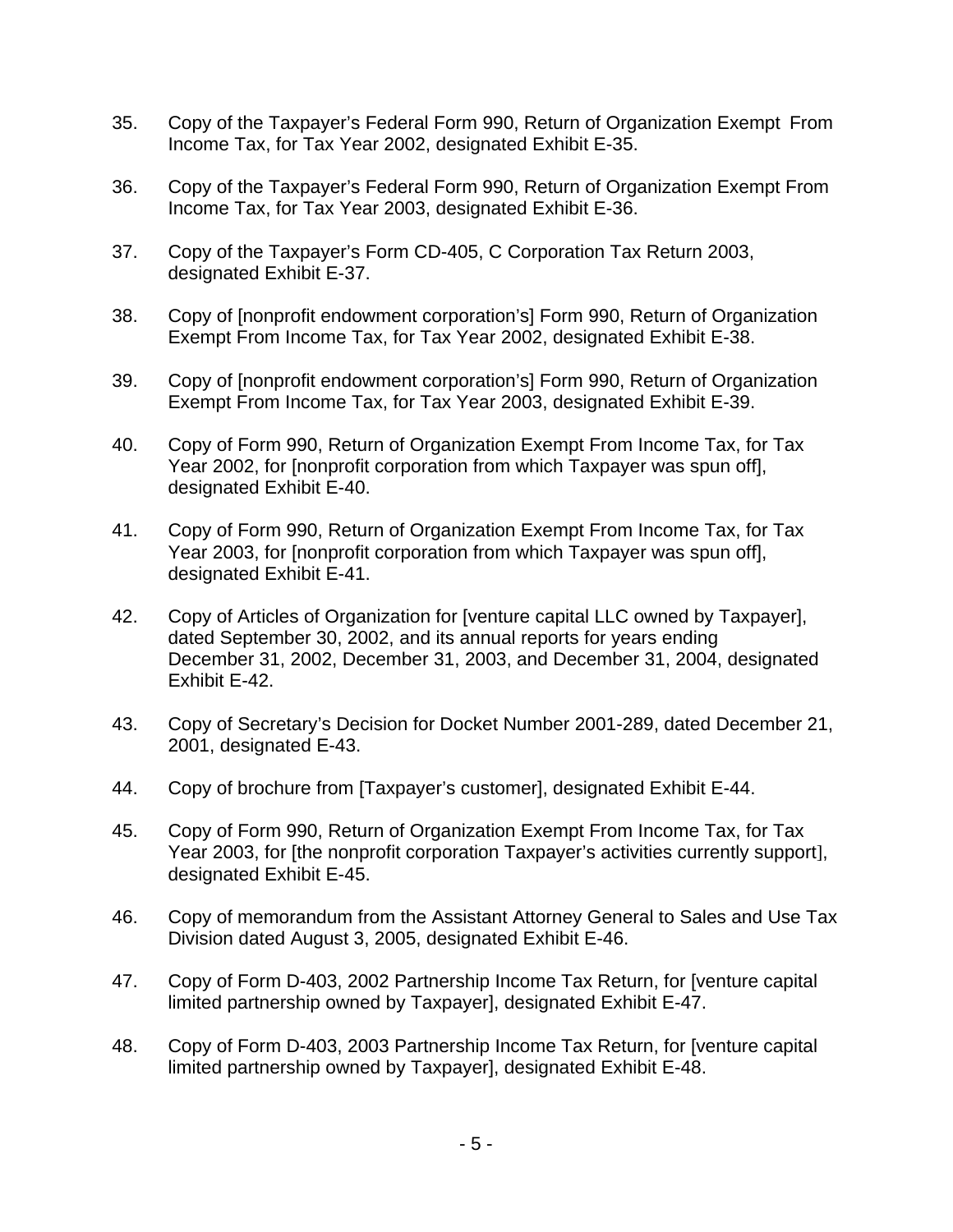- 49. Copy of letter dated August 3, 2005, from the Taxpayer's representative to the Assistant Secretary of Revenue, designated Exhibit E-49.
- 50. Copy of letter dated August 5, 2005, from the Assistant Secretary of Revenue to the Taxpayer 's representative, designated Exhibit E-50.
- 51. Copy of letter from the Taxpayer to the Assistant Attorney General, received August 12, 2005, designated Exhibit E-51.
- 52. Copy of Exhibit A in support of the Taxpayer's letter to the Assistant Attorney General, received August 12, 2005, designated Exhibit E-52.
- 53. Copy of the Taxpayer's Incurred Cost Submission for Fiscal Year 2003 (only copy given to the Assistant Secretary of Revenue), designated Exhibit E-53.
- 54. Copy of the Taxpayer's Incurred Cost Submission for Fiscal Year 2004 (only copy given to the Assistant Secretary of Revenue), designated Exhibit E-54.
- 55. Comparison of customer and contract information contained in Exhibits E-13, E-51, and E-52, designated Exhibit E-55.
- 56. Copies of Forms Gen-58, Power of Attorney and Declaration of Representative, for the Taxpayer, [the venture capital LLC and venture capital limited partnership owned by Taxpayer], all dated August 16, 2005, designated Exhibit E-56.

Evidence presented by the Taxpayer at the hearing consisted of:

57. Binder of materials submitted by Taxpayer at the Hearing including duplicate copies of correspondence (Taxpayer's Exhibits 1-19), I.R.C. § 501(c)(3) (Taxpayer's Exhibit 20), G.S. 105-164.14 (Taxpayer's Exhibit 21), Tax Review Board Administrative Decision No. 389 (Taxpayer's Exhibit 22), and duplicate copies of Forms Gen-58 (Taxpayer's Exhibit 23), designated Exhibit TP-1.

Evidence presented by the Taxpayer, the Sales and Use Tax Division, and the Office of the Attorney General consisted of:

- 58. Letter dated September 15, 2005, from the Taxpayer's representative to the Assistant Secretary of Revenue, designated Exhibit TP-2.
- 59. Copies of Forms Gen-58, Power of Attorney and Declaration of Representative, for the Taxpayer, [the venture capital LLC and venture capital limited partnership owned by Taxpayer], all dated September 16, 2005, designated Exhibit TP-3.
- 60. Letter dated September 16, 2005, from the Assistant Attorney General to the Assistant Secretary of Revenue, designated Exhibit E-57.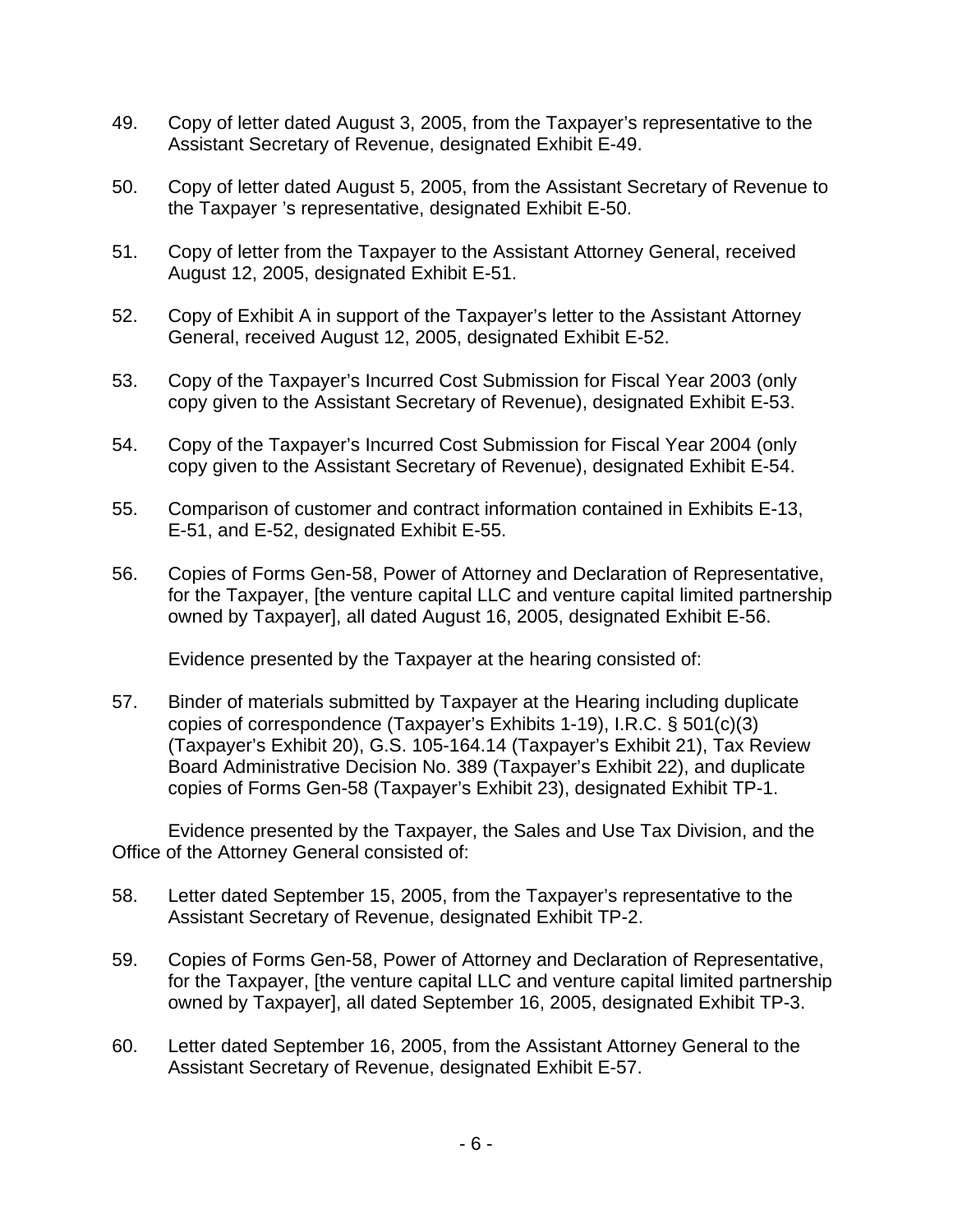- 61. Letter dated September 19, 2005, from the Assistant Secretary of Revenue to the Taxpayer and the Assistant Attorney General, designated Exhibit E-58.
- 62. Letter dated November 14, 2005, from the Taxpayer's representative to the Assistant Secretary of Revenue transmitting the following:
	- A. Brief of Taxpayer formerly [former Taxpayer name] in Support of Its Request for a Sales and Use Tax Refund Pursuant to North Carolina General Statue § 105-164.14, designated Exhibit TP-4 A.
	- B. Copy of N.C. Attorney General's Opinion dated June 3, 1980, designated Exhibit TP-4 B.
	- C. Copy of Final Decision of the Secretary of Revenue dated July 9, 2001, designated Exhibit TP-4 C.
	- D. Copy of Tax Review Board Administrative Decision No. 389, designated Exhibit TP-4 D.
	- E. Copy of IRS Private Letter Ruling 200537038, designated Exhibit TP-4 E.
	- F. Affidavit of [member of Taxpayer's board of directors], designated Exhibit TP-4 F.
	- G. Affidavit of [former North Carolina Governor], designated Exhibit TP-4 G.
	- H. Affidavit of [Taxpayer's president and CEO], designated Exhibit TP-4 H.
	- I. Affidavit of [representative of accounting firm representing the Taxpayer], designated Exhibit TP-4 I.
- 63. Memorandum from the Assistant Attorney General to the Assistant Secretary of Revenue responding to the Taxpayer's Brief, designated Exhibit E-59.

# **FINDINGS OF FACT**

Based on the foregoing evidence of record, the Assistant Secretary makes the following findings of fact:

- 1. [Taxpayer] ("Taxpayer") is a corporation located in Research Triangle Park, North Carolina.
- 2. On July 24, 2003, Taxpayer filed a Nonprofit and Governmental Entity Claim for Refund of state and county sales and use taxes (Form E-585) ("Claim for Refund") for the period of January 1, 2003 through June 30, 2003.
- 3. The Taxpayer's claimed basis for the refund is that the Taxpayer is one of the types of nonprofit entities listed in N.C. Gen. Stat. § 105-164.14(b) and, therefore, eligible to receive semiannual refunds of the sales and use taxes paid on direct purchases of tangible personal property.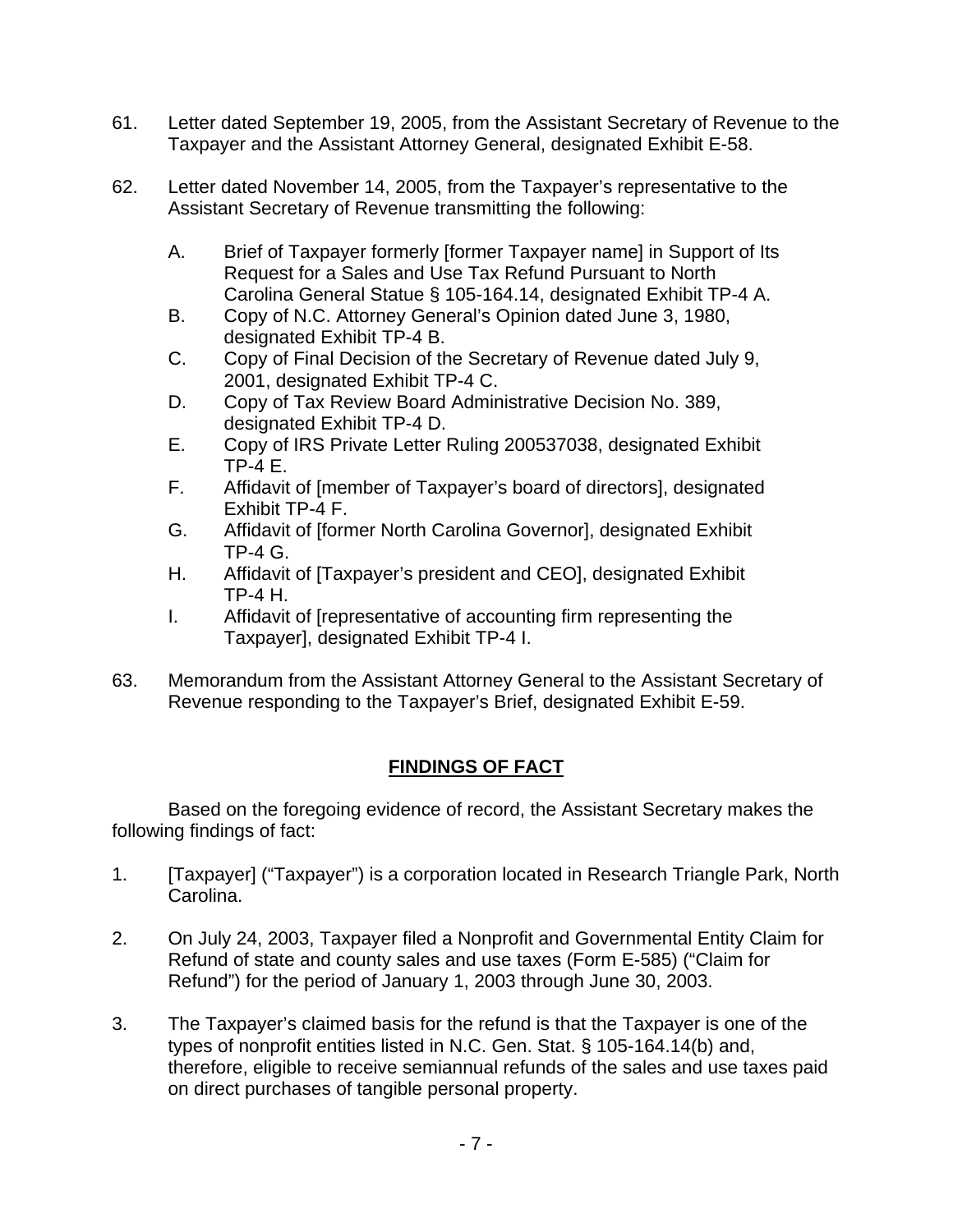- 4. On January 16, 2004, the Department notified the Taxpayer in writing that the Taxpayer was not eligible to receive a refund of the sales and use taxes paid for the period in question.
- 5. By letter dated February 16, 2004, the Taxpayer's representative objected to the denial of the Claim for Refund and requested a hearing before the Secretary of Revenue.
- 6. By a post-hearing Brief, Taxpayer asserted federal and State constitutional challenges to the denial of the Claim for Refund.
- 7. The Taxpayer was incorporated May 28, 2002, and has since amended its Articles of Incorporation to change its name, along with various other changes, as follows: [Former Taxpayer Name] (used 5/28/2002 - 9/30/2002), [Former Taxpayer Name] (used 9/30/2002 - 9/11/2003), [Former Taxpayer Name] (used 9/11/2003 - 5/12/2005), [Former Taxpayer Name (used on web site and brochure), and [Current Taxpayer Name] (used 5/12/2005 – present).
- 8. Taxpayer applied to the Internal Revenue Service ("IRS") to be recognized as a federally tax-exempt entity under section 501(c)(3) of the Internal Revenue Code ("I.R.C.") by an application dated July 3, 2002.
- 9. Taxpayer represented to the IRS that the Taxpayer would act as a supporting organization to another tax-exempt entity, [Supported Organization], and that the Taxpayer and [Supported Organization] would have overlapping purposes, activities, and boards of directors.
- 10. [Taxpayer] is also known as: [(former corporate name)], [(Certificate of Assumed Name)], [(Certificate of Assumed Name)], and [(name used on web sites)].
- 11. Based on the information the Taxpayer supplied the IRS and representations made by the Taxpayer, the IRS granted the application by letter dated November 6, 2002.
- 12. The Taxpayer's original Articles of Incorporation and each of two Restated Articles of Incorporation completely prohibit lobbying.
- 13. Taxpayer conducts lobbying activities. Exhibit E-35; Exhibit E-36.
- 14. Taxpayer paid one lobbying firm, [a lobbying company], \$352,865 in its 2002 fiscal year and \$290,439 in its 2003 fiscal year.
- 15. During its 2003 fiscal year, the Taxpayer's president devoted 10% to 20% of his time to lobbying activities.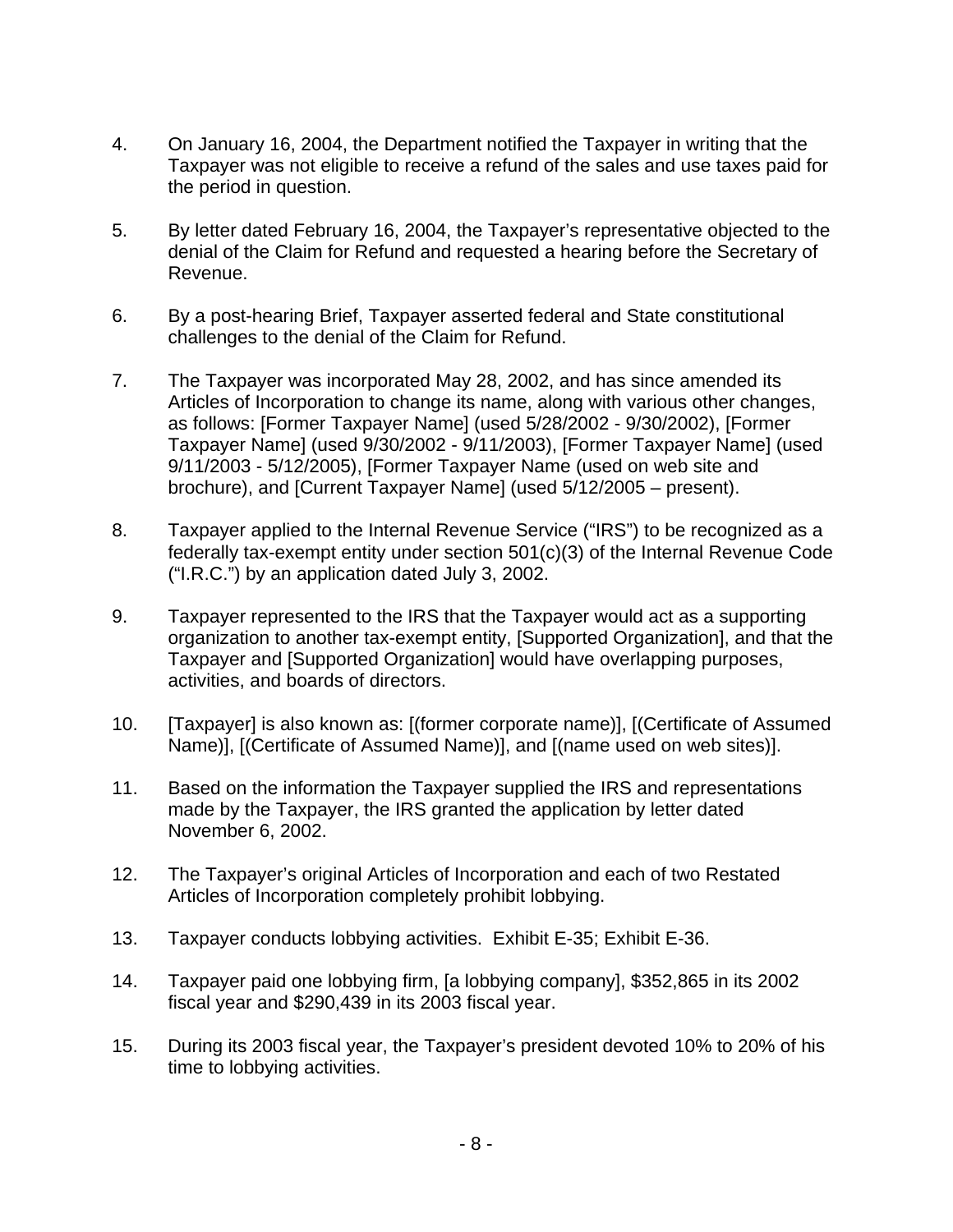- 16. Taxpayer does not currently have a board of directors which overlaps with [nonprofit corporation from which Taxpayer was spun off] as the Taxpayer represented to the IRS.
- 17. Only one board member is shared by Taxpayer and [nonprofit corporation from which Taxpayer was spun off].
- 18. Taxpayer received its assets from [nonprofit endowment corporation] during the 2002 fiscal year as reported on the 2002 IRS Form 990 filed by the [nonprofit endowment corporation] and 2002 IRS Form 990 filed by the Taxpayer.
- 19. Taxpayer was not created strictly as a result of the separation of [nonprofit corporation from which Taxpayer was spun off] into two entities but received assets and funding from other sources.
- 20. One source of Taxpayer's assets was [nonprofit endowment corporation] Endowment.
- 21. On May 12, 2005, the Taxpayer restated its Articles of Incorporation, dropping [nonprofit corporation from which Taxpayer was spun off] as the supported organization and naming the [nonprofit corporation Taxpayer's activities currently support] as the supported organization.
- 22. During the period at issue in the Claim for Refund, Taxpayer conducted two primary businesses: (1) venture capital investing ("VC" ) and (2) research and development ("R&D") under contracts to design or construct computer software systems and electronic systems.
- 23. Taxpayer is not a hospital described in N.C. Gen. Stat. § 105-164.14(b)(1).
- 24. Taxpayer is not an educational institution described in N.C. Gen. Stat. § 105- 164.14(b)(2).
- 25. Taxpayer is not a qualified retirement facility described in N.C. Gen. Stat. § 105- 164.14(b)(4).
- 26. Taxpayer owns and manages two venture capital funds: (1) [venture capital, LLC], (100% owned by Taxpayer) and (2) [venture capital limited partnership], (owned approximately 49% by the Taxpayer, 50% by [nonprofit corporation from which Taxpayer was spun off] and 1% by [venture capital, LLC]).
- 27. Taxpayer acts as the management company for both entities, and the Taxpayer's activities include the management of both entities.
- 28. Taxpayer's VC investing is not limited to any geographic area and is not limited to any charitable class.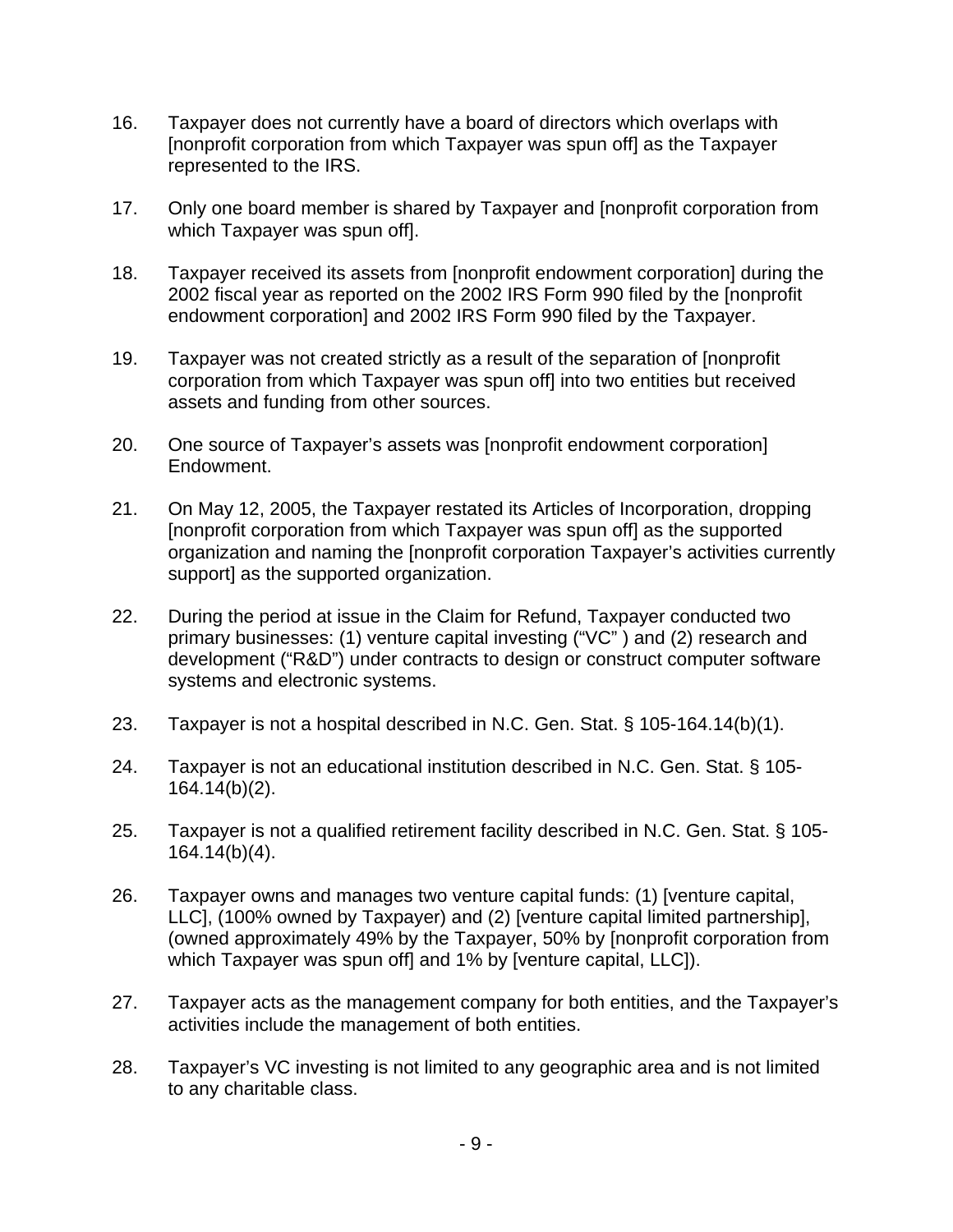- 29. The VC activities are dedicated to profitability where the Taxpayer, like any forprofit investor, will invest money, take preferred stock or convertible preferred debt, and seek a profitable exit opportunity.
- 30. Taxpayer's VC investing is a for-profit operation investing in the same businesses as other for-profit corporations and providing "traditional" VC funding.
- 31. Taxpayer conducts commercial VC investing.
- 32. Taxpayer competes with other for-profit companies for VC funding opportunities.
- 33. Taxpayer's R&D services were purchased by many for-profit, corporate customers.
- 34. Taxpayer is not conducting and disseminating fundamental research for public benefit.
- 35. Taxpayer's R&D services serve commercial and industrial operations to design, construct, and commercialize products.
- 36. For its 2003 fiscal year, Taxpayer admits some of its revenue is unrelated to its claimed charitable purpose and filed a C Corporation Tax Return with the State (Form CD-405) and an Exempt Organization Business Income Tax Return with the IRS (Form 990-T).
- 37. For its 2002 fiscal year which would have included the period of the Claim for Refund (i.e., January 1, 2003 through June 30, 2003), Taxpayer did not file a corporate income tax return.
- 38. For its 2002 fiscal year, Taxpayer provided a schedule detailing its revenues which reported \$3,113,629 gross revenue from private research contracts unrelated to its claimed exempt purpose for federal income tax purposes.
- 39. On its 2003 income tax returns, the Taxpayer claims an unreported, carryover net economic loss of \$167,255 for its 2002 fiscal year.
- 40. This carryover net economic loss reported on Taxpayer's 2003 returns represents commercial activities for the period of the Claim for Refund during Taxpayer's 2002 fiscal year.
- 41. Taxpayer's corporate income tax returns document Taxpayer's commercial activity which were reported as unrelated trade or business income and therefore were not related to any charitable purpose.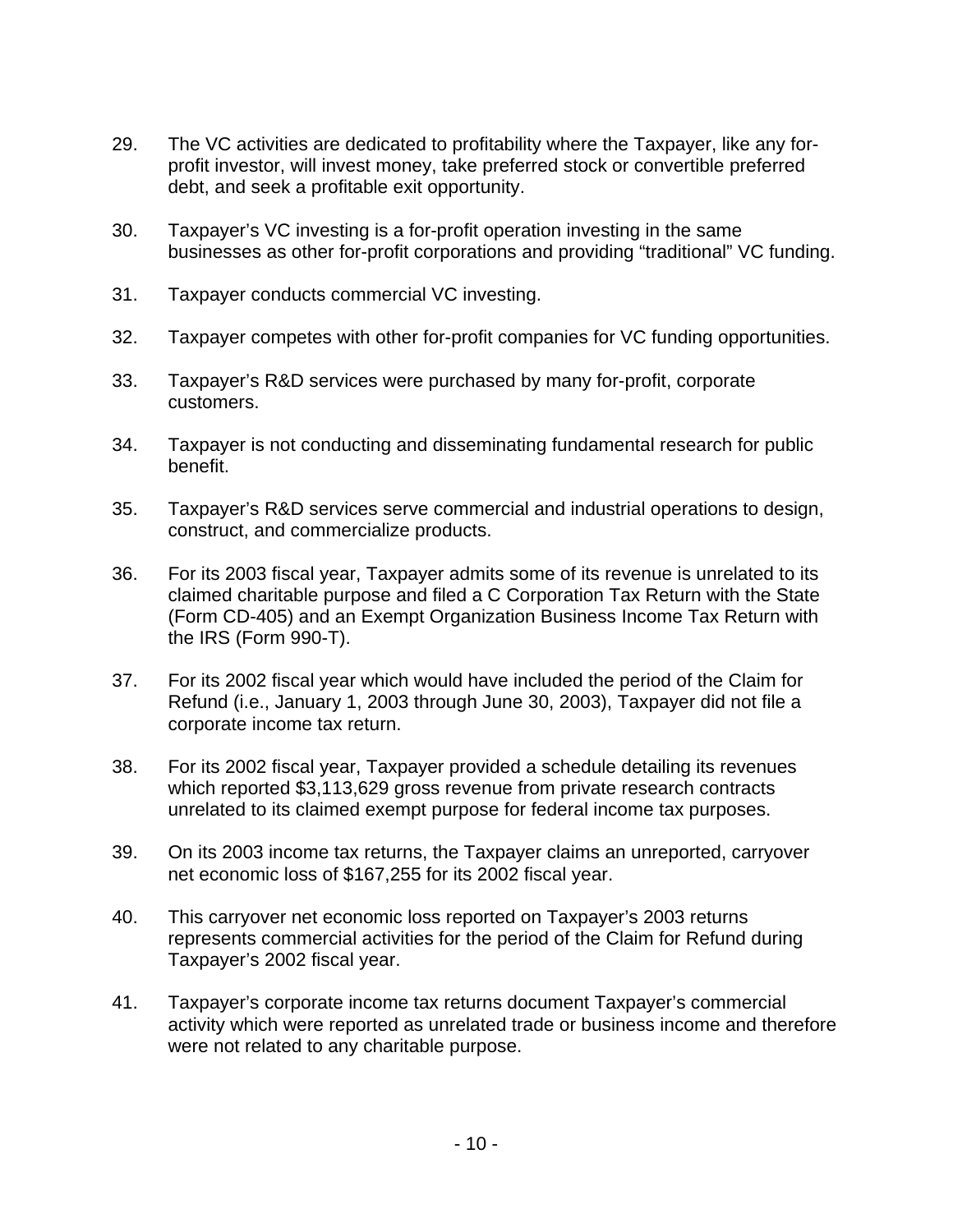- 42. Taxpayer's R&D operations are commercial and have the goal to produce commercial products.
- 43. Taxpayer competes with other for-profit companies for R&D contracts.
- 44. Taxpayer's grant program is no more extensive than charitable gifts by for-profit companies.
- 45. Taxpayer's internship and co-op program providing internship and co-op opportunities in VC and R&D for an average of 5 students per year from local universities is no more extensive than internship programs by for-profit companies.
- 46. After the period in the Claim for Refund, Taxpayer sold all of its R&D operations for approximately \$5 million, effective March 14, 2005. The VC activities were not included in the sale.
- 47. Taxpayer's sale of its R&D operations occurring after the period in the Claim for Refund demonstrates that these operations were not essential to Taxpayer's claimed charitable purpose and could be sold.
- 48. Taxpayer's abandonment of [nonprofit corporation from which Taxpayer was spun off] as its supported organization after the period in the Claim for Refund and selection of [nonprofit corporation from which Taxpayer was spun off] as its supported organization demonstrates that Taxpayer's operations were not essential to Taxpayer's claimed charitable purpose to support [nonprofit corporation Taxpayer's activities currently support].
- 49. After the sale, the Taxpayer's only remaining activity is VC investing.
- 50. Taxpayer sold its R&D operations to focus on more profitable opportunities in its VC funding business.

# **CONCLUSIONS OF LAW**

Based on the foregoing findings of fact, the Assistant Secretary makes the following conclusions of law:

- 1. Taxpayer filed a timely protest to the denial of refund of Sales and Use Tax and requested a hearing before the Secretary of Revenue.
- 2. The State imposes a sales tax at the applicable rate on a retailer's net taxable sales of tangible personal property. N.C. Gen. Stat. § 105-164.4. An additional local sales tax is levied on sales of tangible personal property subject to the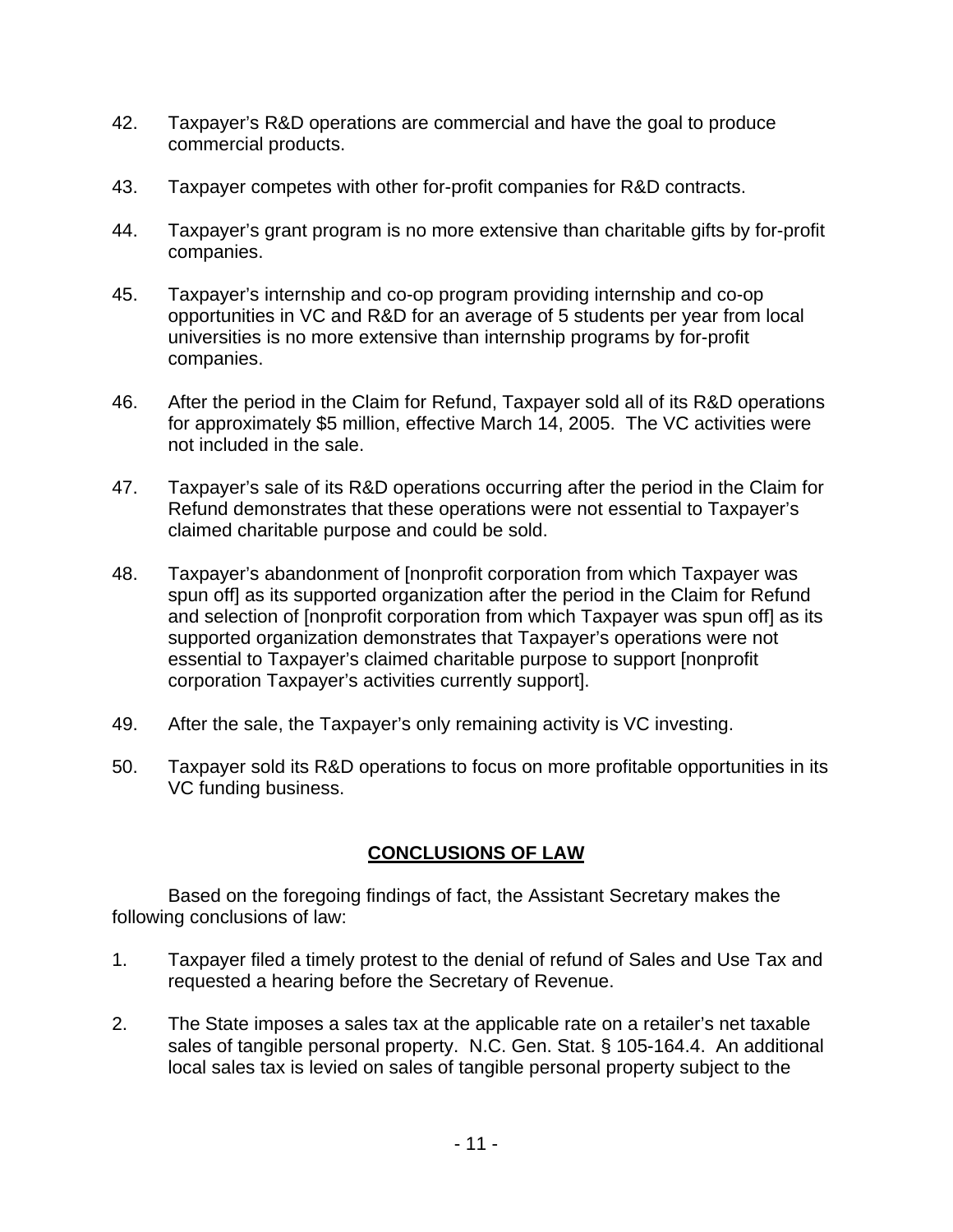general State rate of tax. N.C. Gen. Stat. §§ 105-467; 105-483; 105-498; 105- 519.

- 3. The State imposes a use tax on the storage, use, or consumption in this State of tangible personal property purchased inside or outside the State for storage, use, or consumption in this State. N.C. Gen. Stat. § 105-164.6. An additional local use tax is levied on the use of tangible personal property subject to the general State rate of tax. N.C. Gen. Stat. §§ 105-468; 105-483; 105-498; 105-519.
- 4. Certain nonprofit entities are eligible to receive semiannual refunds of the sales and use taxes paid on direct purchases of tangible personal property for use in carrying on charitable operations. N.C. Gen. Stat. § 105-164.14(b).
- 5. North Carolina law controls this matter. Federal determinations based on different facts and federal law do not involve the issue presented in this matter.
- 6. Taxpayer cannot raise constitutional arguments in the current administrative review because constitutional challenges must be brought in the original jurisdiction of the trial court under N.C. Gen. Stat. § 105-267. Gulf Oil Corp. v. Clayton, 267 N.C. 15, 20, 147 S.E.2d 522, 526 (1966) ("The law does not contemplate that administrative boards shall pass upon constitutional questions.").
- 7. Taxpayer has the burden to establish all facts to show an entitlement to the refund. Southminster, Inc. v. Justus, 119 N.C. App. 669, 459 S.E.2d 793 (1995).
- 8. Taxpayer does not qualify for a refund of sales and use tax as a hospital under N.C. Gen. Stat. § 105-164.14(b)(1).
- 9. Taxpayer does not qualify for a refund of sales and use tax as an educational institution under N.C. Gen. Stat. § 105-164.14(b)(2).
- 10. Taxpayer does not qualify for a refund of sales and use tax as a qualified retirement facility under N.C. Gen. Stat. § 105-164.14(b)(4).
- 11. Taxpayer claims to be a charitable organization under N.C. Gen. Stat. § 105- 164.14(b)(3).
- 12. The terms "charitable institution" and "charitable organization" are not defined within Article 5 of Chapter 105 of the North Carolina General Statutes which contains the sales and use tax provisions. N.C. Gen. Stat. §§ 105-164.1 through 105-164.44G; Southminster, Inc. v. Justus, 119 N.C. App. 669, 459 S.E.2d 793 (1995).
- 13. Other statutory sections define a charitable purpose as follows: "A charitable purpose is one that has humane and philanthropic objectives; it is an activity that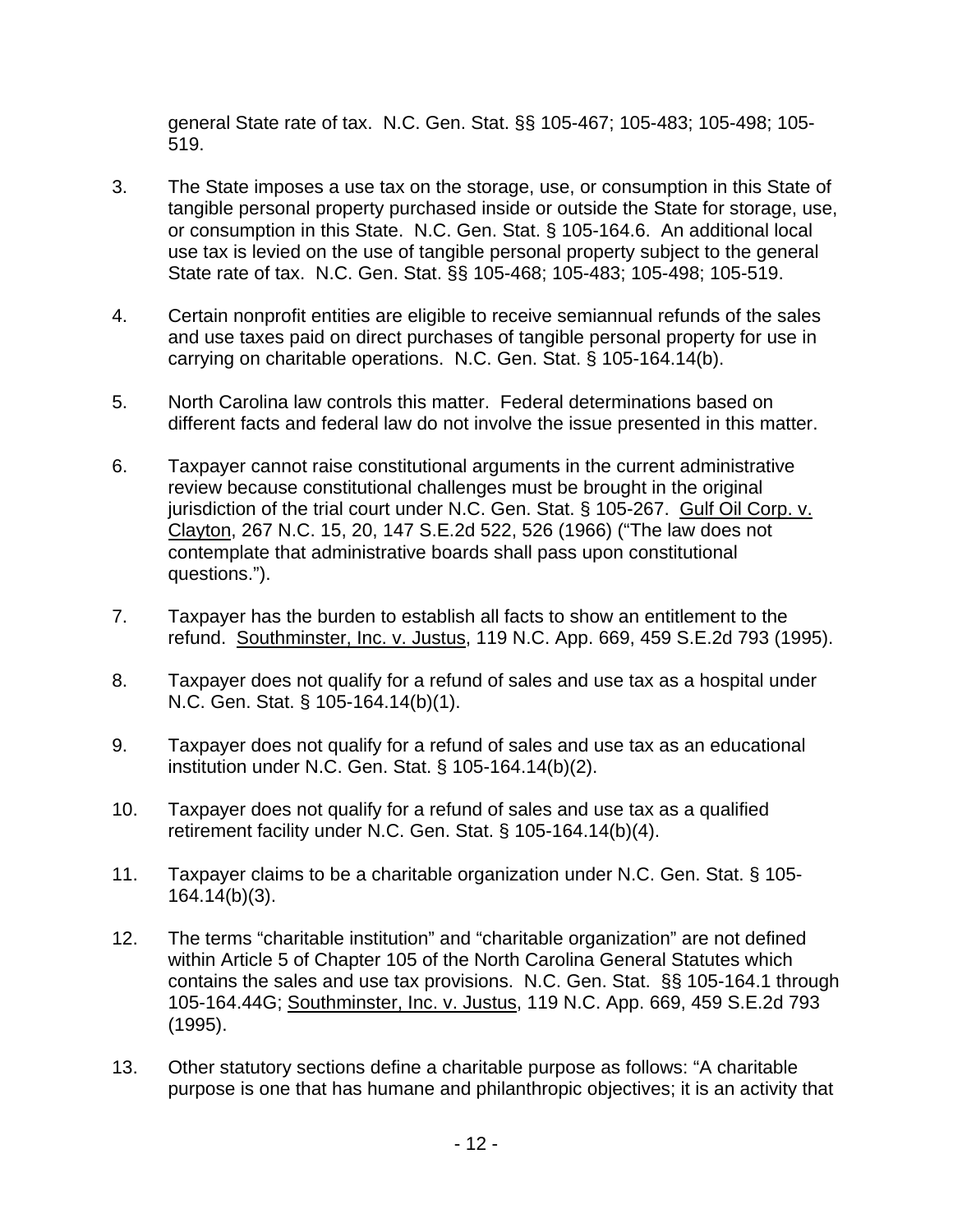benefits humanity or a significant rather than limited segment of the community without expectation of pecuniary profit or reward." N.C. Gen. Stat. §§ 105- 278.3(d)(2) (quoted); 105-278.6(b) (same); 105-278.7(f)(4) (same); 105-278.8(c) (same).

- 14. These statutory definitions of charitable purpose require: (1) a humane and philanthropic objective, (2) a broad charitable class, and (3) no expectation of commercial gain.
- 15. A charitable purpose for N.C. Gen. Stat. § 105-164.14(b) also requires: (1) a humane and philanthropic objective, (2) a broad charitable class, and (3) no expectation of commercial gain.
- 16. N.C. Gen. Stat. § 105-164.14 specifically requires the tangible personal property be used to carry on the charitable work of the nonprofit entity and not be used for purposes unrelated to charitable work.
- 17. Taxpayer's objective is to create profitable, commercial products with its R&D activities or make profitable VC investments.
- 18. Taxpayer did not use its tangible property to carry on a charitable purpose because Taxpayer had a commercial, profit-driven purpose.
- 19. Taxpayer lacks a humane and philanthropic objective.
- 20. Taxpayer's VC activities benefit the commercial businesses that receive funding from Taxpayer.
- 21. Taxpayer's R&D activities benefit the commercial businesses that employ Taxpayer to help commercialize their products.
- 22. Neither the R&D nor the VC investing benefit a broad charitable class.
- 23. Taxpayer operates both VC and R&D to maximize commercial gain.
- 24. The North Carolina Court of Appeals gave the following definition: "Generally defined, a charitable institution is [1] an organization or other entity engaged in the relief or aid to a certain class of persons, [2] a corporate body established for public use, or [3] a private institution created and maintained for the purpose of dispensing some public good or benevolence to those who require it." Southminster, Inc. v. Justus, 119 N.C. App. 669, 459 S.E.2d 793 (1995)(quotations and citations omitted).
- 25. This definition recognizes three types of charitable organizations which either: (1) benefit a charitable class, (2) offer a facility for public use, or (3) deliver a benefit upon the public.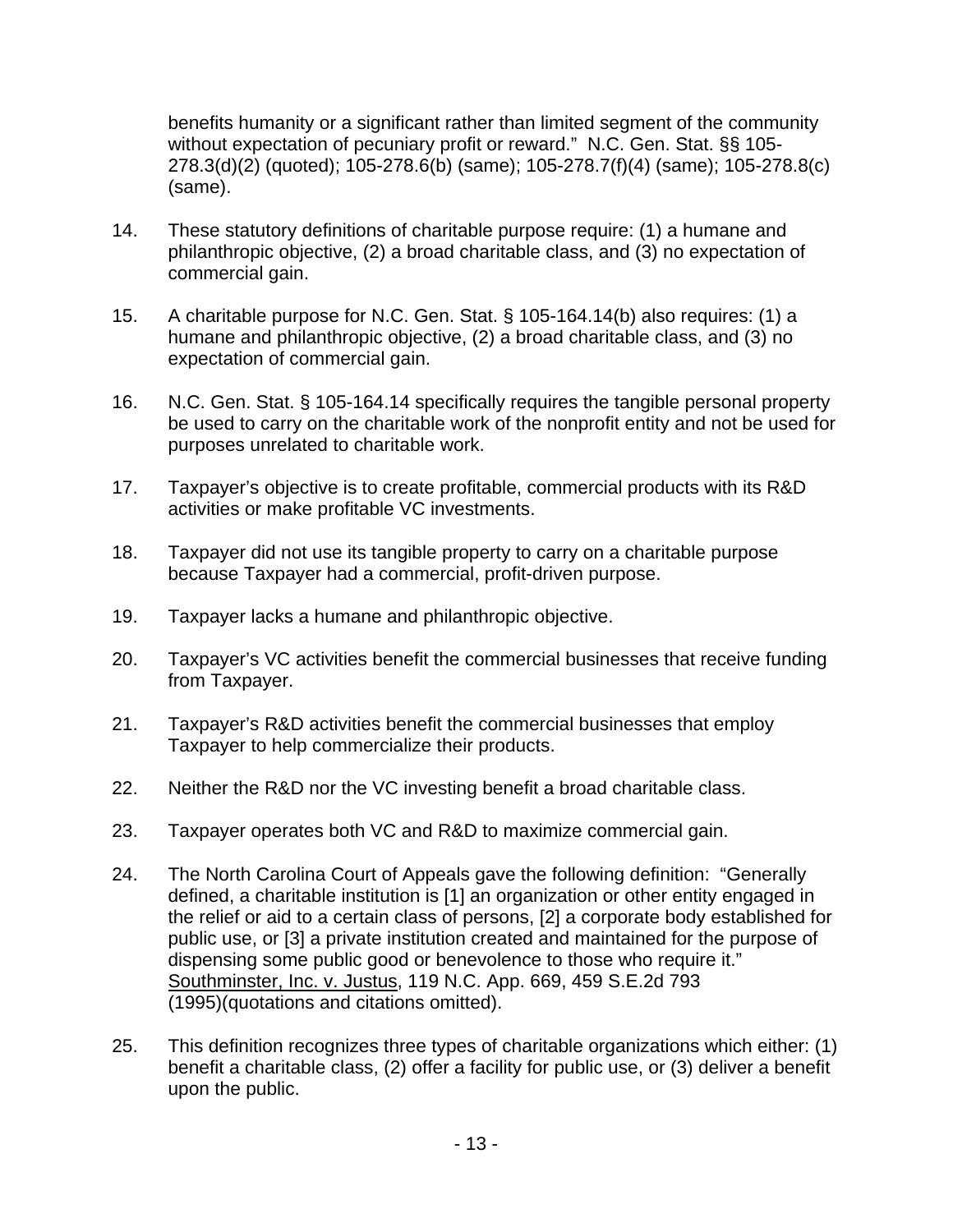- 26. The statute authorizing refunds to charitable organizations, N.C. Gen. Stat. § 105-164.14(b), is more restrictive than federal income tax concepts of charitable activity and requires a charitable class unless the organization maintains a public building or directly dispenses a benefit to the public.
- 27. A generalized benefit to society at large does not benefit an identifiable charitable class and is, therefore, insufficient to support a Claim for Refund.
- 28. Taxpayer's VC funding benefits private companies and competes with other sources of financing for private businesses.
- 29. Taxpayer's R&D activities are conducted for compensation, focus on research contracts to design and build commercial products, and the results are not freely disseminated.
- 30. Taxpayer's lobbying activities are not charitable.
- 31. Taxpayer does not offer its facilities for public use.
- 32. Taxpayer's primary activities do not provide a public benefit.
- 33. Taxpayer operates like a private business seeking to make profits from VC and R&D activities.
- 34. Taxpayer, like many private businesses, provides some benefit to the community with a few, small charitable grants and a few internship opportunities.
- 35. The level of charitable activity required to meet the definition of a charitable organization under North Carolina law exceeds that found among the general population of commercial businesses which often make efforts to help the community.
- 36. A charitable organization must primarily operate to further its charitable purpose and not substantially operate to further non-charitable purpose.
- 37. Taxpayer's VC, R&D, and lobbying activities are substantial, while its grant making and educational activities are insubstantial.
- 38. Any incidental benefits to the community from the Taxpayer's VC or R&D activities are not sufficient to satisfy the definition of a charitable organization.
- 39. Taxpayer's primary activities of VC funding and R&D are not charitable and are commercial.
- 40. Taxpayer has not carried its burden to show its activities were charitable.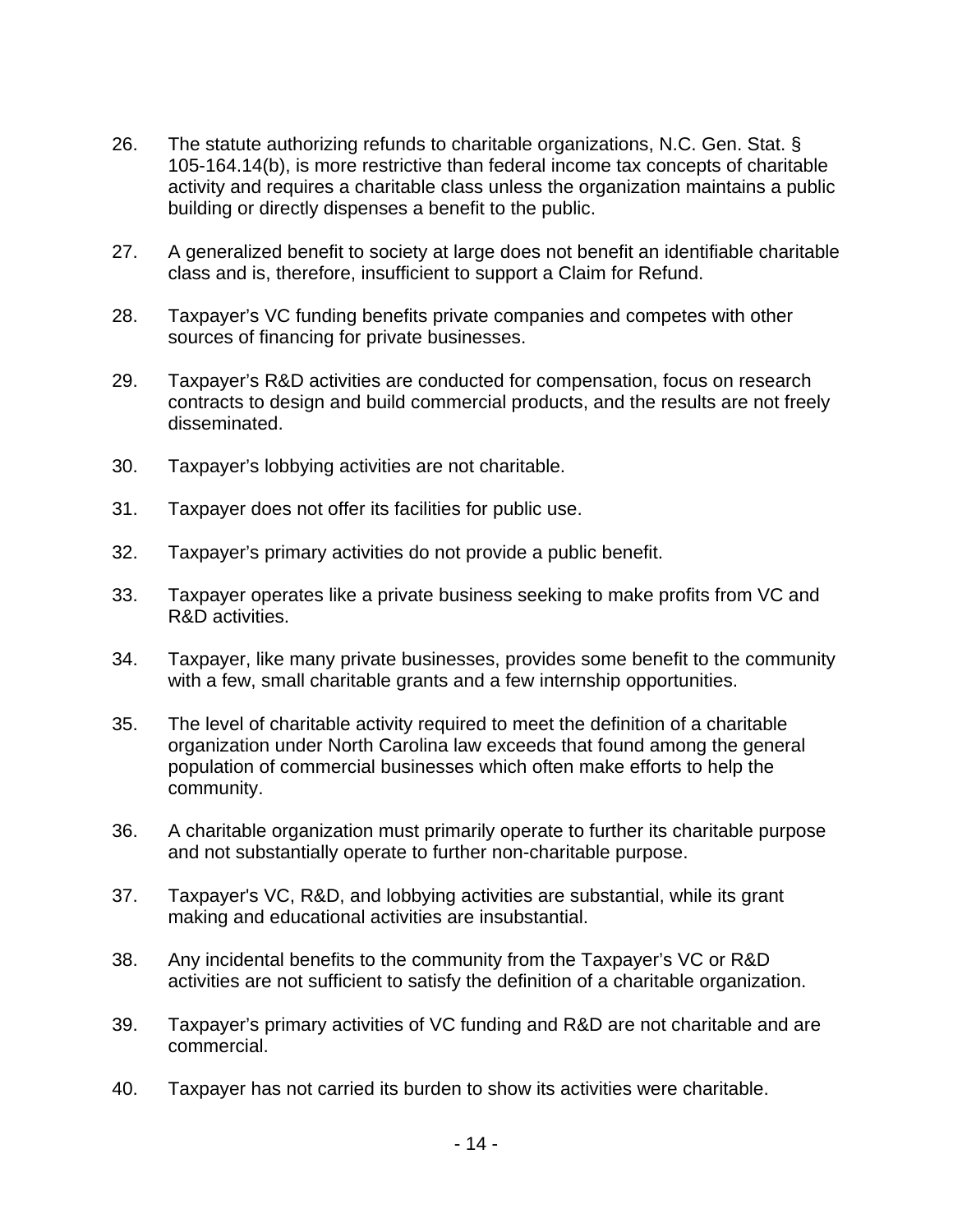41. Taxpayer does not qualify for a refund of sales and use tax as a charitable organization under N.C. Gen. Stat. § 105-164.14(b)(3).

### **DECISION**

Taxpayer cites its purposes and history as justification for its operations. The Department denied the sales and use tax refund due to Taxpayer's actual conduct of research and development ("R&D") and venture capital investing ("VC") as commercial businesses. Taxpayer has the burden to establish all facts to show an entitlement to the refund. Southminster, Inc. v. Justus, 119 N.C. App. 669, 459 S.E.2d 793 (1995). The critical facts are those surrounding Taxpayer's actual operations and not historical facts regarding Taxpayer's formation. Throughout the administrative review process, hearing, and post-hearing process, Taxpayer was given an ample amount of time to produce evidence demonstrating that Taxpayer had charitable purposes. However, the evidence establishes the fact that Taxpayer is a commercial business, not a charitable one.

 North Carolina law controls this matter. Federal determinations based on different facts and federal law do not involve the issue presented in this matter. For example, the IRS determination letter issued to Taxpayer was issued before the period of the Claim for Refund, and the activities the Department found to be commercial in nature had not occurred. Taxpayer also made many representations to the IRS which do not reflect Taxpayer's actual conduct. The Findings of Fact contain findings contrary to Taxpayer's representations to the IRS.

By filing the North Carolina corporate income tax return, Taxpayer itself reported that some R&D activities were unrelated to its charitable function. Thus, the Department and the Taxpayer are arguing about the extent - not the existence - of the commercial R&D operations. The R&D activities and VC funding are Taxpayer's two, primary activities. The R&D was conducted to produce commercial products, competed with other commercial businesses, and aided the purchasers of the R&D services – not